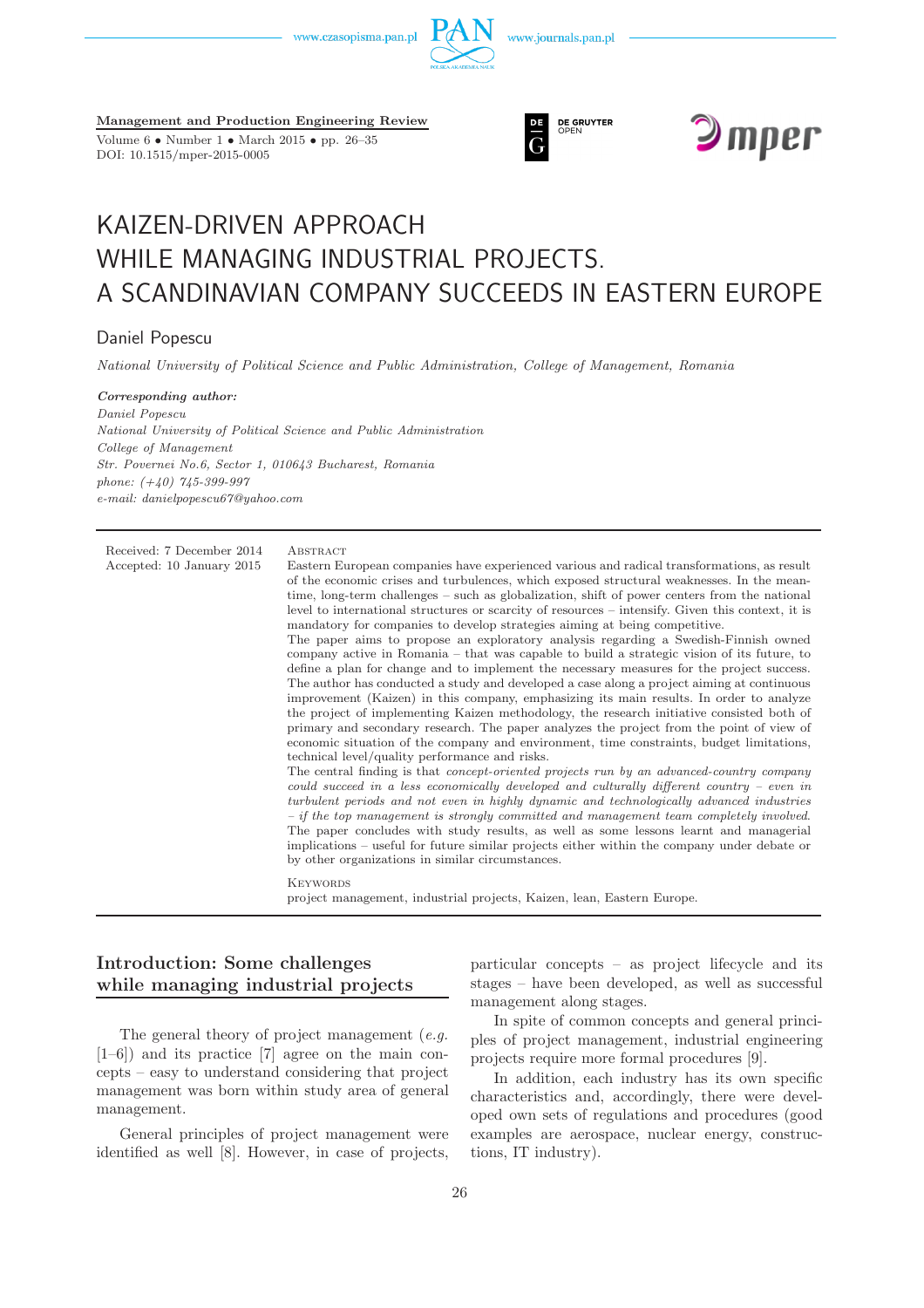

*Management and Production Engineering Review*

In many engineering projects, reducing the timeto-market and improving the quality of the product are key-factors in winning the competition. In this respect, in addition to the traditional engineering drawings that still play a role, the model-based definition (MBD) approach is a trend in computeraided design; however, there are still obstacles to overcome for complete implementation of the MBD initiative [10]. Shortening the product start-up cycles and faster completion of orders (i.e. speed-up the design and planning activities) are achieved by using integrated IT systems and concurrent engineering techniques [11]. According to Chelbus, the effectiveness of using computer techniques is realized in all phases of the product lifecycle by "utilising parallelism of engineering works, eliminating data redundancy, using determined access to the documents elaborated in electronic form and full control of the works" [12, p. 70].

Fierce competition in manufacturing industries and increasing pressure to shorten the product development and production cycles have led to integration of the design and manufacturing processes (*e.g.* CATIA system let the designers consider issues related to manufacturing and even servicing during early stage of design). Jakubowski [13, p. 100] supports the virtual product development by digital mock-up that "could be considered as a horizontal build up model as well as a traditional vertical approach" in product development.

Many industrial projects are ERP projects. Kopera [14] proposes the socio-organizational implementation determinants (SOID) model, consisting of over 160 elements influencing the effectiveness of ERP implementation projects – all regarding human resource – grouped in three categories: enterprise culture, project management, and knowledge management. A good source of information and even knowledge are experts and professionals who work in organizations and have knowledge of project management; their opinion is that benefits of web-based studies [15] will make them more attractive for respondents in the future.

A special category of industrial projects are turnkey-projects. A study completed by Korpivaara, Elfvengren, and Kässi [16] has demonstrated that in particular case of project manufacturing (firms that make-to-order projects instead of manufacturing products) the project key-success factor is rather in customer need assessment than in system's technical expertise.

Making strategic decisions in new product development projects is riskier than in other engineering projects. When several teams work on designing a new complex product the risk is even higher. Marmier, Filipas-Deniaud, and Gourc propose a generic decision support system – decision tree type – applied in case of a satellite design project [17]. Notable risks while implementing industrial projects are associated with implementation disruptions that can delay the project execution. Based on PMBOK standards [7], Knosala and Łapuńka [18] propose a methodology for project management – considering disruptions as events – illustrated by a case study.

When dealing with uncertainty in project management along project lifecycle, fuzzy numbers and fuzzy analysis may be a practical solution – from assessing the quality of an investment project based on its financial indicators (ex-ante evaluation) [19] to changing the project specification after commencement of investment [20] (design and implementation stages). Relich also argues that "for models based on the fuzzy neural network, better results have been achieved than for neural network or statistical techniques" [20, p. 53].

*Stage-gate* type methods [21, 22] are used to better compromise the conflict between shortening the duration of the project lifecycle (designimplementation stages in particular) – i.e. time-tomarket *versus* increasing the cost by *Stage-gate* procedures [8]. This conflict is currently solved by *concurrent engineering* approach and methods [23–25]. The recent developments of the parallel computing [26] make possible to report unparalleled performance of the industrial projects - in terms of product quality, cost, and duration (time-to-market).

A group of Scandinavian scholars [27, 28] have successfully conducted a case study from a large Swedish company active in telecommunication industry. They analyzed a *Six Sigma* project back in 2002 (a turbulent period impacted by the 'dotcom crisis' and new Asian competition) as well as its outcome until 2014; they found that joint-use strategy of *Lean* and *Six Sigma* can lead to improved flexibility, robustness, and efficiency. Other researchers also found significant advantages in using *Lean* and *Six Sigma* [29].

It is beyond the purpose of this paper to provide a critical analysis or evaluation of advantages and disadvantages of different approaches – in order to propose project-based universal solutions to industry problems.

However, it is appealing to try to answer the following question:

• While traversing turbulent periods and environments, can concept-oriented (*e.g. Lean, Six Sigma*) projects succeed only in particular developed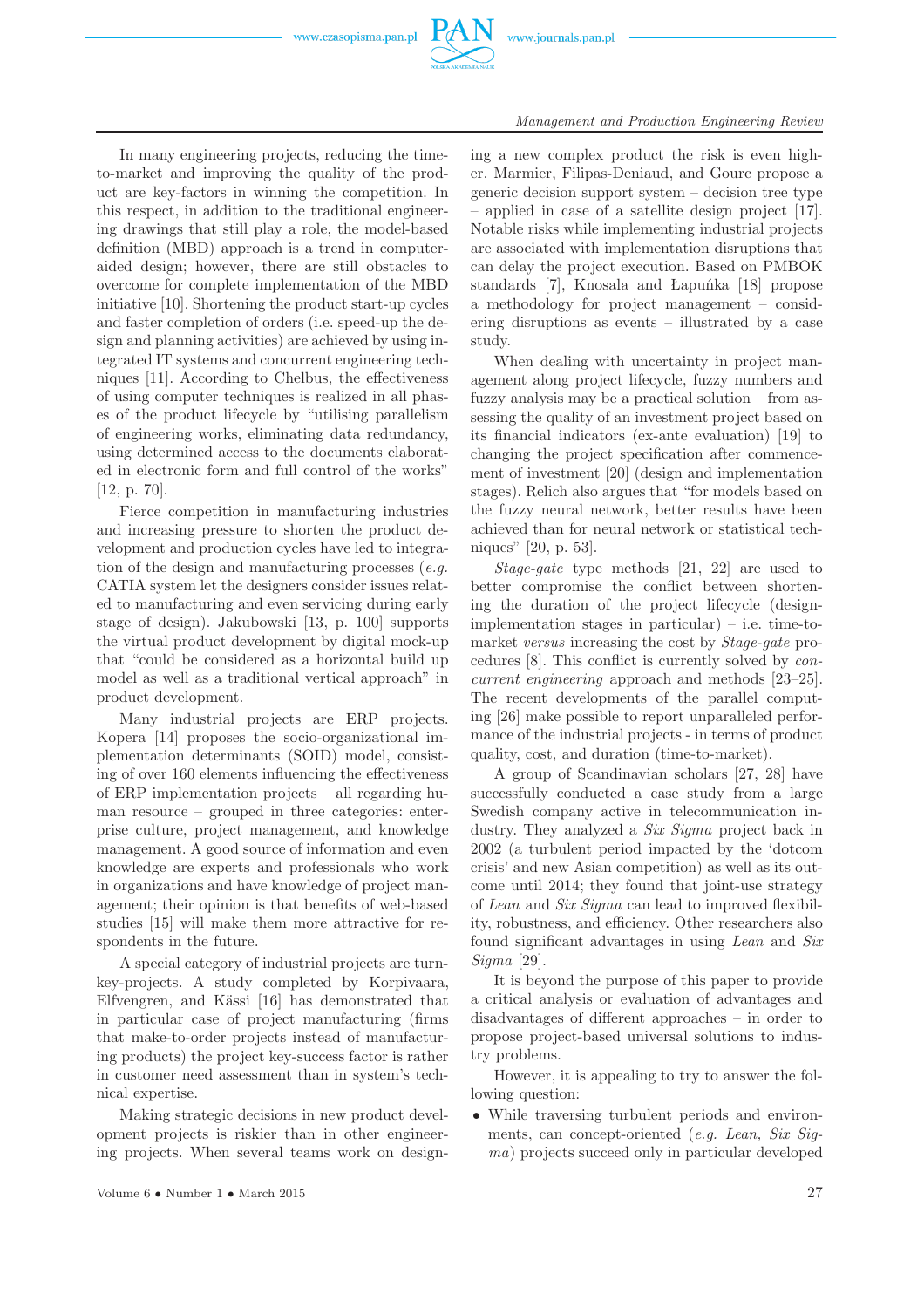

countries (*e.g*. Sweden), and in high-tech dynamic industries (as telecom)?

# **Lean thinking – based projects**

Many projects aim to solve problems of industrial processes – by continuous improvement techniques (*Kaizen*) – based on lean thinking approach.

The basis of *lean thinking* came from the just-intime (JIT) production concepts pioneered in Japan at Toyota [30, p. 402]. Although JIT has gained worldwide prominence in the 1970s, elements of its philosophy can be traced back as early as 1900s in the United States (Henry Ford used JIT concepts as he developed his assembly lines in automotive industry). In the context of supply chains [31, 32], lean production refers to a focus on eliminating as much waste as possible. Lean systems concentrate on pacing production and synchronizing delivery of incoming supply.

Kamauff mentions five principles of "lean thinking" [33]: (i) *Value*: determine exactly what *value* means for the customer for a specific product (good, service, or combination); (ii) *Value stream*: identify for each product or, in some cases, for each product family the entire *value stream* – the series of specific actions required to bring a specific product to the costumer; (iii) *Flow*: make the remaining, valuecreating steps *flow*; (iv) *Pull*: customers should *pull* products and services through their orders; the organization should not push its products and services; (v) *Perfection*: pursue *perfection* by reducing effort, time, space, cost and mistakes while offering products of ever greater value to customers.

Among its advantages, the lean project management can improve the existing standards on project management – as demonstrated by Reusch and Reusch [34]. However, when trying to implement lean production methods, small and medium-sized companies face "enormous difficulties" [35].

Transition to a lean system is not an easy process and planning a successful conversion is a challenge. To increase the probability of successful transition projects, companies should adopt a carefully planned approach that includes certain particular important elements  $[36, p. 643]$  – among which the commitment of top management, involvement of management, and support and cooperation of workers are key-elements.

The cultural dimensions always impact the project management [37]. In addition, Stevenson [36] argues that some cultures relate to the lean philosophy better than others – not to forget that *cultures* vary from organization to organization. If a culture

does not relate, *it can be difficult for an organization to change its culture within a short period of time*. Hence, another question arises:

• How important is the cultural element – Could concept-based projects (*e.g. Lean*) succeed in a different cultural environment?

Imai [38] supports the idea that the most important aspect of JIT as well as TQC (Total Quality Control) is a *philosophy of continuous improvement* (*Kaizen* is the word originally used by the Japanese). This philosophy seeks to improve all factors related to the process of converting inputs into outputs on an ongoing basis [36, p.392]. It covers equipment, materials, methods, and people.

Although both Westerners and Japanese agree on the need to improve, the two cultures have different concepts of what this term means [39, p. 569]. While the Westerners think of improvement as a step function (a change represents a marked increase in performance; this level of performance is held until the next performance leap is introduced) the Japanese view of continuous improvement as an upward sloping line – driven by numerous incremental improvements.

The Japanese developed a checklist, known as *the 5S* from the words *Seiri* (*sort* and clear out), *Seiton* (*straighten* and configure), *Seiso* (*scrub* and clean up), *Seiketsu* (maintain *sanitation* and cleanliness of self and workplace) and *Shitsuke* (*self-discipline and standardization* of these practices). A development of this checklist (*5S*) is an easy vehicle to assist the culture change that is often necessary to bring about lean operation [40]. The US managers use to add two *Ss* that contribute to establish and maintain a lean workplace (*Safety* and *Support/maintenance*). An interesting cross-national comparative study of new product development processes (Japan *vs.* United States) is provided by Song and Perry [41].

A more comprehensive study – at least as geographical dimensions – was conducted by Spalek [42] in order to analyze the influence of country of origin on project management. The survey covered over 400 companies from 20 countries, in three types of industries: machinery, construction, and IT. There were two major findings: country of origin matters for immature companies in project management; and industry specific issues count once companies are project management mature [42, p. 4].

Although the project management maturity is not the purpose of this study – neither is the investigation of the large and complex set of factors that may influence the project success  $[43-47]$  – it is to be emphasized that quality of the managerial act is among important success factors, besides other like technology [48] and training.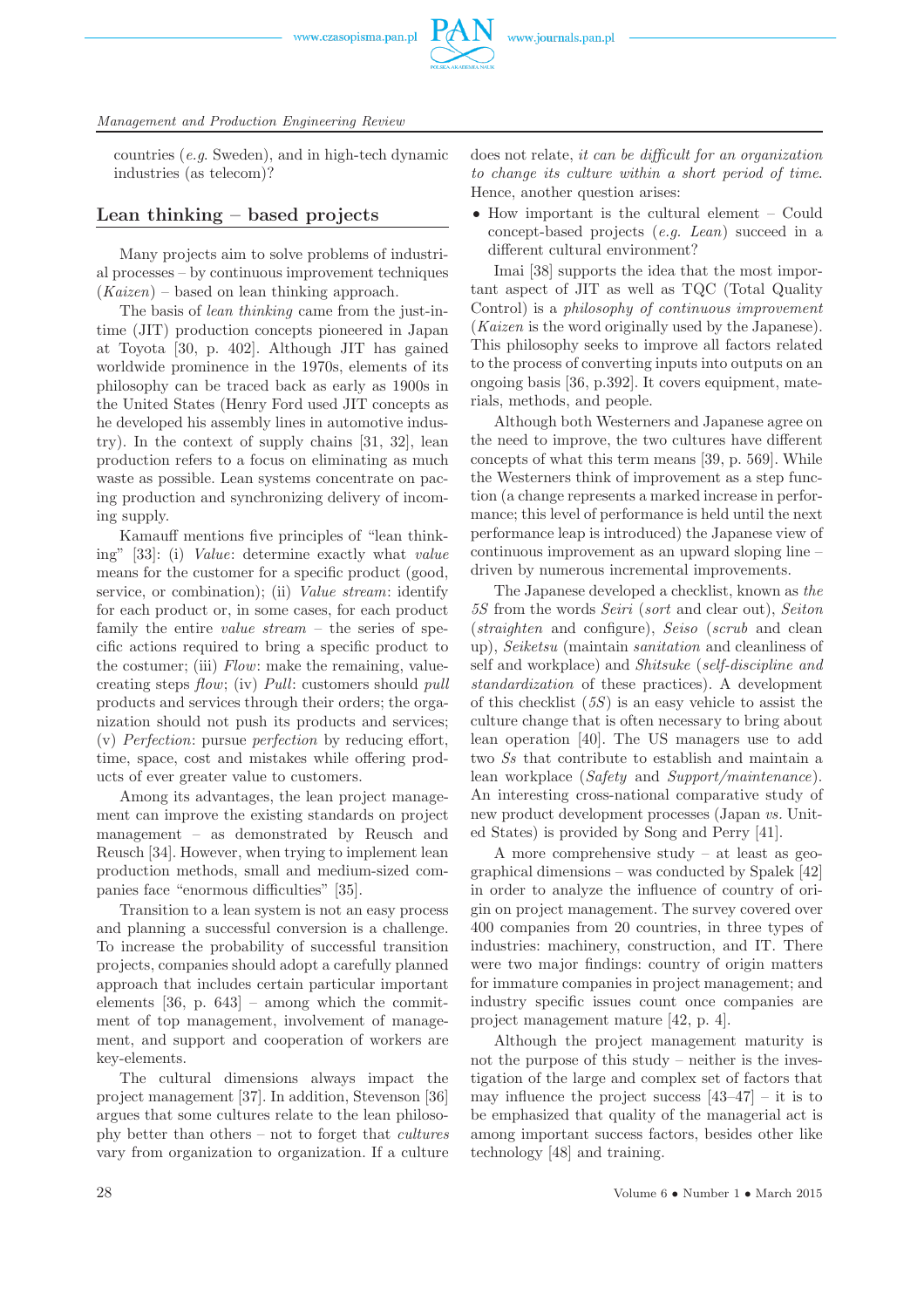*Consequently, it makes sense to study a case of a concept-based project managed in a country with a different culture (and – to make the things worse – in a turbulent environment and period).*

Then the study was constructed around the following case:

- Concept-based (*Kaizen* and *lean*) project;
- Managed by a technologically advanced company from a developed country (ASSA-ABLOY, a Swedish-Finish firm – just call it Scandinavian);
- Implemented in different cultural environment (Eastern Europe: Romania mainly, and Slovak Republic);
- Industrial sector: metal processing, average technology;
- The story covers the period 1998–2013, over turbulent times, featured by tumultuous economic environment (post economic transition and reforms; global financial and Euro zone crises).

The case research question is rephrased as follows:

- (1) While traversing turbulent periods, *can conceptoriented (as Kaizen, lean) projects run by an advanced-country company (Swedish-Finnish firm) succeed in Eastern Europe (Romania) – which is: less economically developed and culturally different – in the average-technology metalprocessing industry?*
- (2) If so, *which was the key-element to succeed?*

The case is extensively presented in the next section. It is a good example of how globalization works today: a Scandinavian group, using an originally Japanese methodology (Kaizen), has succeeded in Eastern Europe.

# **The case: ASSA ABLOY Romania – a success story**

#### **Methodology**

In order to analyze the project of implementing Kaizen methodology at ASSA ABLOY Romania, the author carried out a systematic study comprising both secondary (examination of the company documents and books) and primary research: in-depth interviews with two members of the company's top management (the technical manager and one of the business units' managers); the first interview was audio recorded; in the second case the interviewee declined the invitation [49].

The study refers to the 2009–2012 period, which covers the three-year-duration of the *Kaizen* project. Nonetheless, the case story covers an extensive period of 15 years (1998–2013).

Volume  $6 \cdot \text{Number 1} \cdot \text{March 2015}$  29

The research endeavor started from the assumption that if the Kaizen system is adopted in the company then the decision was appropriate, and the implementation process properly managed.

## **The Company**

ASSA ABLOY is a relatively young business group established in 1994 by the unification of two companies: ASSA and ABLOY. At that time, the two companies – one from Sweden, the other from Finland – were leaders on their markets.

The group decided an organic approach as strategy of development, in fact to buy the local and regional market leaders for their specific domains of activity – no matter the country or even the continent. In Romania, the market leader was Urbis, a state owned company with a long and substantial tradition and brand name. ASSA ABLOY initiated the process of acquisition and finally in 1998 the part of Urbis developing activities similar to those of the Swedish-Finnish group was bought (price paid was close to 8 million dollars).

The factory's personnel were very enthusiastic about the change of property; new methods and technologies were expected to be brought and implemented, and new markets approached. However, by the end of 2000 not too many things were changed, just some small production capacities were brought from Western countries.

The first significant transfer of technology took place in 2001 when an aluminium foundry and galvanization production capacity was brought from Norway.

The period of time that followed, meaning the years 2002–2004, represented a permanent effort of assimilation of production capacities – mostly form Germany: another aluminium foundry, a door lock systems factory and so on – as attempts to take advantage of the lower cost (both labor and energy) from Romania.

By 2005–2006 the diversification was way beyond imagination and organization's members were 'specialized in everything'. It is the first moment when the situation really seams concerning and there is an attempt to reorganize complex processes using manufacturing footprint approach. In fact, it was started a process of externalizing the hot processes sectors – also considering the reality that energy price, according to the agreements signed for joining European Union, were about to rise significantly. Parts of the production processes are relocated to China and sometimes India, ASSA ABLOY Romania being decided to remain for the time being only with the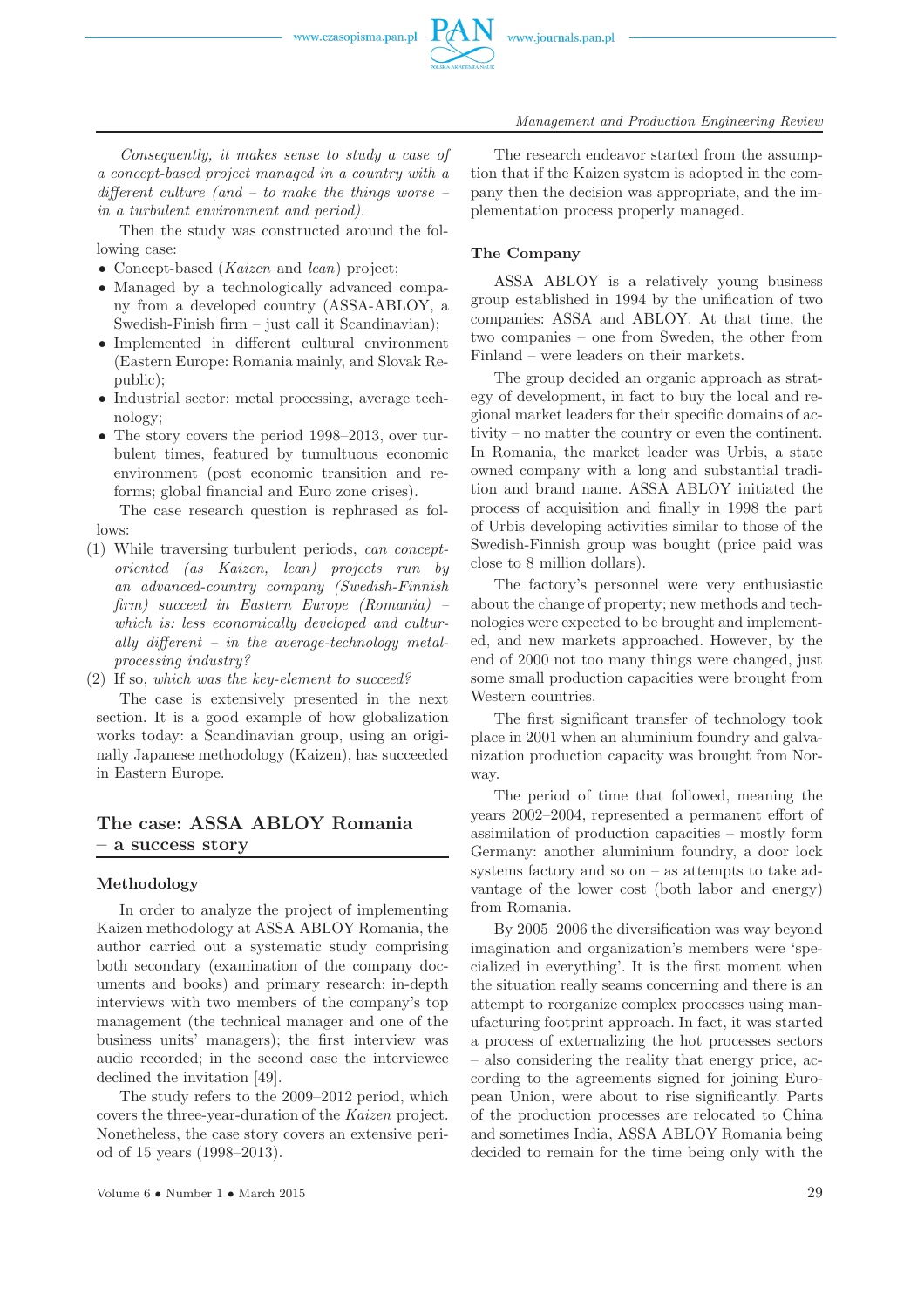

fabrication of door lock systems. Why 'for the time being'? Because the perspective of complete closure of the company was the truth behind relocation decision.

An argument in favor of this intention is the fact that in 2006 it was appointed as general manager a person specialized in closing complex production facilities. Nevertheless, during the stage of analyzing and outsourcing fabrication processes the general manager together with the top management of the company came to the conclusion that parts of the activities could and deserve to be maintained and even developed. However, at certain moments some actions seemed eventually contradictory – due to the antagonism of initiating measures to close parts of the factory in parallel with actions to improve elements of the technological chain. But there is also a positive result: the group management starts to believe that there might be a chance for the Romanian company to remain functional – at least parts of it – and produce profits for the shareholders.

In this respect in November 2008 the general manager is replaced by one intended to identify ways to reconstruct the business and make the company reliable on the market. From now on only hard work and a little bit of luck might save peoples' jobs. The financial figures for the year 2008 were not good at all; at 8 million euro sales ASSA ABLOY Romania reported 4 million euro loss. The relocation process, started in 2007, was under intensive implementation; as planned by the group, it was suppose to be finished completely by the end of 2009 – hot processes sectors to China and India and door lock systems to a factory in Slovakia.

Here comes the drop of luck: the figures for the Slovak factory for 2008 were much worse: at sales of 2 million euro, it registered almost 3 million euro loss. Hence the idea launched during the group headquarters meeting: to keep the door lock systems production in Romania – instead of closing it – and to shut down the Slovak company.

In 2009 the process of relocating the hot processes sectors from Romania comes to the end. At the same time, at the beginning of the year the new general manager brings the top management together, speaks to them about the need for a new strategy, about reconstruction, restructuring, and development. These are good news for people – future might be positive and jobs could be maintained. The members of the management team – and in fact the entire company – are supporting the general manager; everybody is minded for full involvement.

#### **The project**

The new general manager was a person with significant practical experience in *lean* management – that was acquired during previous assignments within Romanian branches of Western companies. He was determined to be successful at ASSA ABLOY Romania as well, to bring the company to positive results and maintain peoples' jobs; he individually discussed with the company's top managers in order to identify their strengths and weaknesses as well as their capability/potential to contribute to the change process.

The idea that emerged: a clear strategy to maintain the company on the market. The general manager called the management team outside Bucharest for several "thinking days". They worked as a team; the general manager was in the lead during the process, with intelligence and without brutal involvement. The result was *the new strategy*. Elaborated together, in common, people feel about it as being 'their baby that it is part of them'. Within the lines of the strategy, steady supported by the general manager, there were *lean* and *Kaizen*. Oriented on three axes (business development, business excellence, and cost efficiency), the strategy included Kaizen as part of the business excellence axis.

Based on personal knowledge and previous practical experience, the general manager has designed the *Kaizen project* and its implementation plan – structure, phases, and means.

#### **Time constraints**

The period of time intended to be allocated for the implementation of *Kaizen* project at ASSA ABLOY Romania was three years, within 2009–2012 period. In the spirit of truth, it has to be mentioned that the initial deadline was slightly extended.

#### **Budget limitations**

The project was privately funded and the budget was not communicated to the management team. However, a *seven digits figure* was submitted as proposal by the general manager to the group management, for the three project years. It might look a lot, but – compared to the company loss figures – it was not.

#### **Technical level/quality performance**

As regards quality issues, the progress to be encountered during the implementation process was supposed to be based upon the fulfillment of the action plans established step by step, stage by stage. An important milestone defined from the very beginning was that *by the middle of 2010 ASSA ABLOY*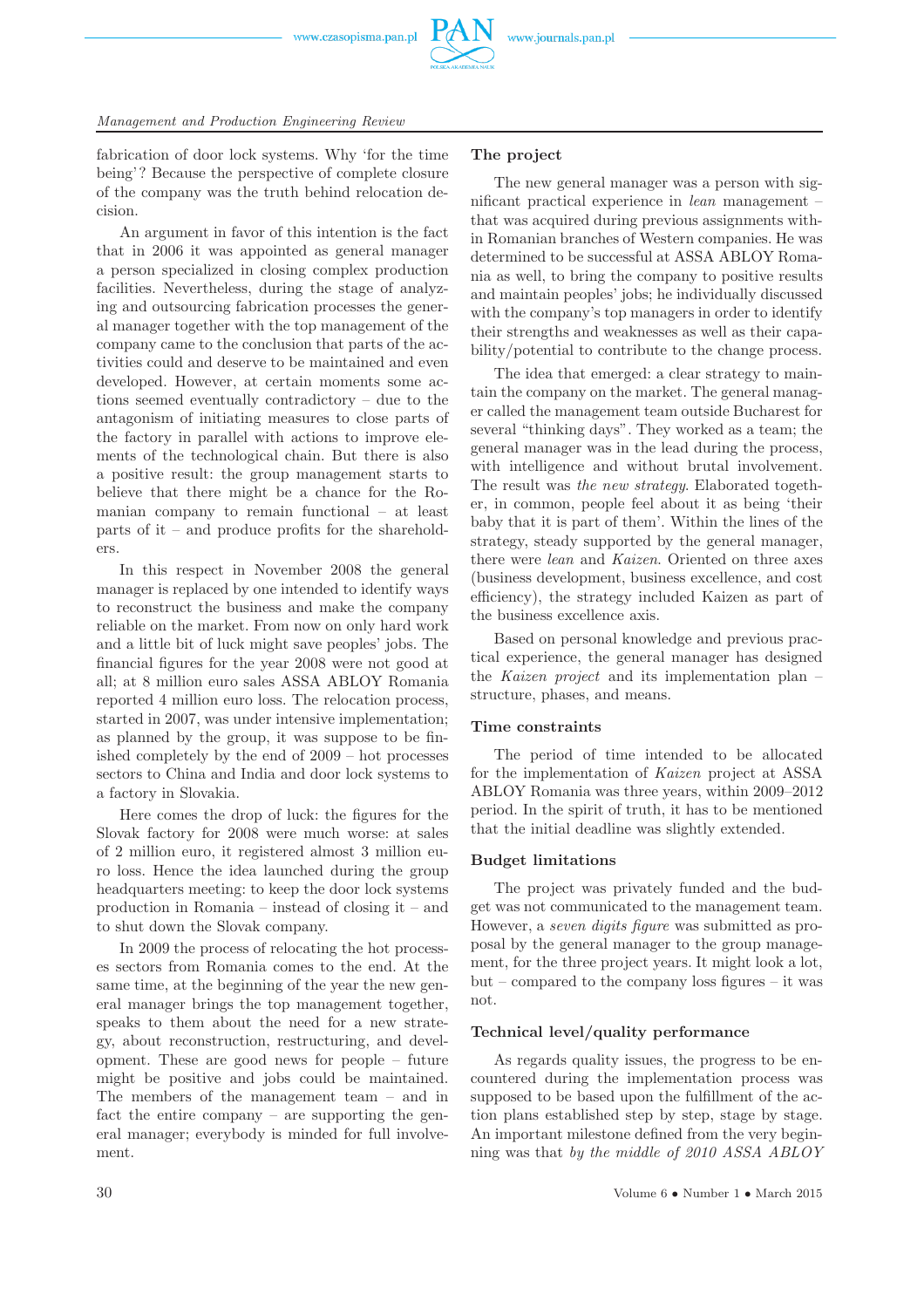*Management and Production Engineering Review*

*Romania to reach break-even point – objective that was in fact fulfilled.*

#### **Supplementary risks**

The project implementation became more complex due to the group level decisions (code name: 'Dracula' relocation program): four productions capacities from Western countries – one of them being the door lock systems factory from Slovakia – were to be relocated at ASSA ABLOY Romania by the end of March 2011. Therefore, 2009 was an extremely difficult year, with hot processes sectors leaving the company and other production capacities coming and replacing them. On top of these, at the beginning of 2010 ASSA ABLOY's management is informed at a group meeting in Amsterdam that 'Dracula' relocation program needs to be shortened with 6 months. They were told that if supplementary problems occur, no one would blame them; in fact, during the next months whenever something went on wrong the company's management was criticized. As it is said: *success has a lot of fathers but failure is orphan!*

#### **Project management**

Designed and implemented as a result of team work and commitment, the project to implement *lean* and *Kaizen* techniques at ASSA ABLOY Romania was led, actually, by the general manager – relying on his previous experiences.

The general manager was aware of the low level of knowledge (as far as *lean* techniques) the top management team had about. Bearing that in mind, at the end of 2009 he decided that, if it is for Kaizen implementation to be successful, it must be done with the help of professionals, of the best consultancy team available on the market in Romania: *the Kaizen Institute*.

#### **Activities**

Good planning is necessary but it is not enough. A strong leadership is necessary as well.

A complex training program was designed by the experts of the Kaizen Institute; it was composed both of training sessions out of Bucharest headquarters and workshops on the company premises. The training program was split on segments following Kaizen logics.

However, after the first session of training the general manager was totally dissatisfied and considered that the standard package offered by the Institute does not respond to the company's practical needs. After a tense meeting between the AS-SA ABLOY's general manager and manager of the Kaizen Institute, it was agreed that from that point forward the working procedure will be the following: the general manager proposes the theme, the Institute materials are tailored accordingly and than approved by the general manager.

The training sessions were highly applicative, with lots of useful examples for the managers participating at them – the large majority being engineers. The general manager was capable to put pressure on the Institute's consultants – and this was crucial. After defining this procedure things developed orderly and in a constructive manner.

Year 2010 was a cornerstone for acquiring the necessary knowledge for implementing Kaizen. 'Kaizen is a methodology to be implemented topdown but it becomes functional when it works according to a bottom-up approach' says the technical manager.

*Five two-day weekend training sessions* were organized with ten top managers of the company – led by two Kaizen trainers; the general manager participated side by side with his subordinates. By the same time, *twenty workshops* were organized: eight middle managers were coached by two external consultants. To note that top management has to be present at the beginning and at the end of each workshop day. Moreover, at the end of each training session/workshop an action plan was developed – including milestones, deadlines, and responsibilities.

In 2011 the implementation process continued. It was the year when the main part of the efforts was concentrated on middle management's development.

Year 2012 has marked the successful execution of the Kaizen implementation plan, observing, in general, its deadlines and budget.

#### **Results**

As a result of applying the new strategy centered on *Kaizen* project, in terms of overall performance, ASSA ABLOY Romania simply skyrocketed:

- 2009: the Romanian company was situated on the 26th place out of the 40 companies of the group;
- 2012: the organization was situated on the first place together with a German company;
- 2013: on the second place.

In term of sales, the progress was impressive as well:

- 2009: 4 million euro;
- 2013: 19 million euro;
- 2014 (estimated): 22 million euro.

To complete the picture of the company success, the general manager was promoted at the group level – Chief Operating Officer ASSA ABLOY Eastern Europe. His dream of having other companies from the group taking lessons from his company became true.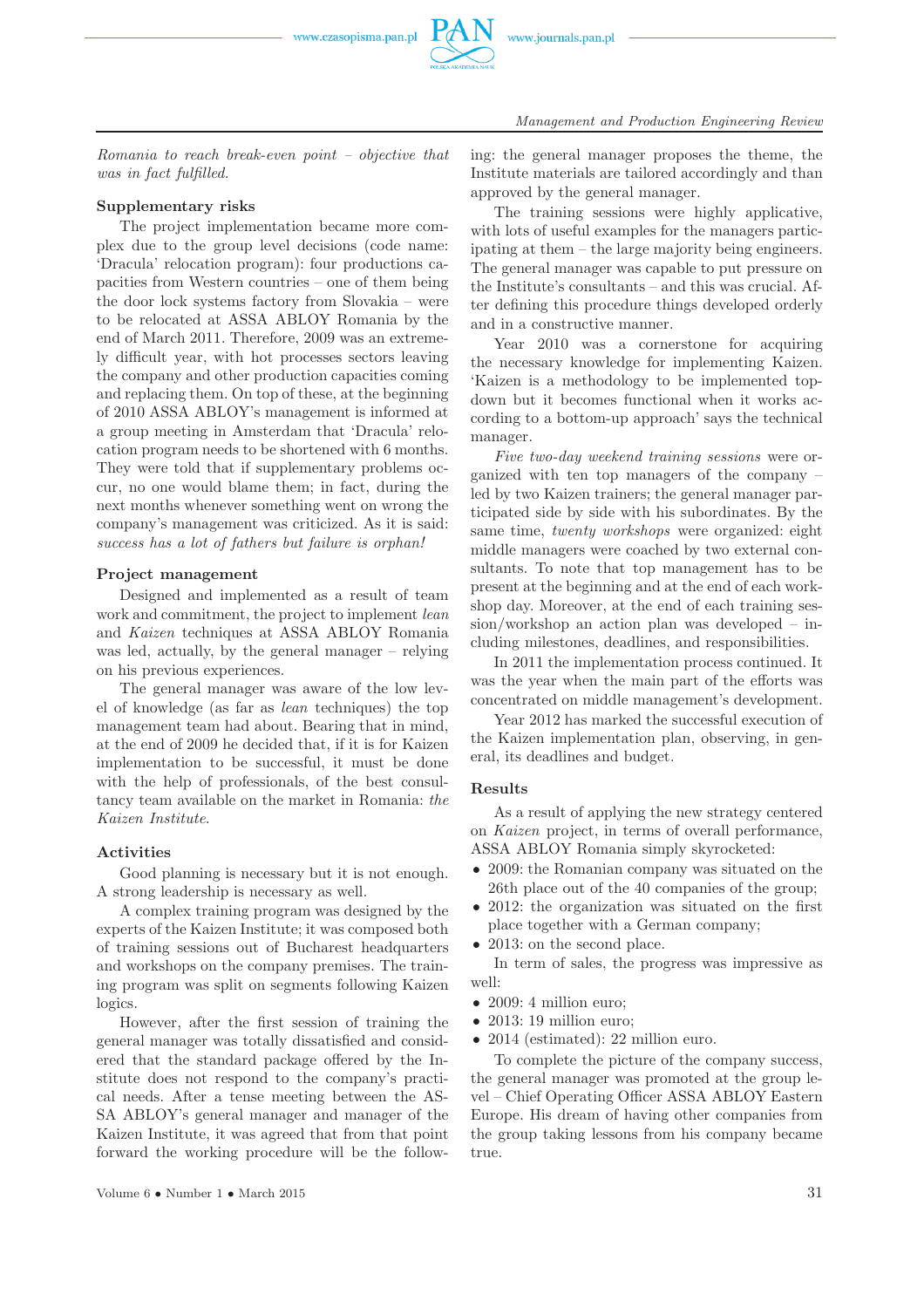



#### *Management and Production Engineering Review*

Today, the company has a *lean* manager – member of the top management, subordinated directly to the general manager. The *lean* manager generally leads the workshops and supervises the accomplishment of the action plans adopted during the workshops; also, he is auditing each business unit and is involved in the yearly *lean* assessment of the company within the group. During the last two years the *lean* manager delivered more training sessions to other companies from the group than internally.

Paradoxically, this situation affected the company's performance – mainly due to the fact that Kaizen is not yet part of the staff behavior in an organic indestructible manner. It could not be said yet that people are coming up front with new ideas and new initiatives in a systematic manner. Quality problems reappear, delivery time increases again. 'We started teaching others and became careless . . . it happened on the background of production boom, from 4 million euro in 2009 to 19 million euro sales in 2013' (technical manager's interview, excerpt).

Faithful to its own principles of *continuous* improvement, the insertion of Kaizen techniques into the company continues even today. ASSA ABLOY Romania is still working with the Kaizen Institute – especially in new areas such as total service management. Practically, the progress of the Kaizen implementation project has been measured also continuously, becoming part of the firm's culture.

Professor Masaaki Imai (founder of *Kaizen Institute Global*) stated when he visited the Romanian company: it is a 'gold mine', meaning – in Asian wisdom – that there is still a lot of work to be done to unearth the gold.

#### **Main findings**

The positive results of the company neatly confirm the success of the change project implementation [50] – which is a positive answer to the main research question. The central finding is that *conceptoriented projects run by an advanced-country company could succeed in a less economically developed and culturally different country if the top management is strongly committed and management team completely involved.*

The success was significant, considering that:

- progress of the Romanian company was considerably higher – as compared to other group members (progress in ranking from the 26th to the second in just three years);
- this progress is sustainable (the company continues to hold the second position).

In addition, the positive results were reported

over a turbulent period, in an industrial sector under high competitive pressure (from China and India), and in spite of cultural differences (between Scandinavian and Balkan countries and people).

Nevertheless, the progress was not linear *(e.g.* the recent increase in time delivery) but the impact of the project implementation made a clear difference.

The second major finding refers to the driver of the positive results: the *management factor* – in several forms (clear change strategy development; total involvement of the firm management; full commitment of the top management; significant personal managerial experience and competence of the general manager), and all combined.

## **Discussion**

As presented, the cultural gap always is a significant obstacle. However, the strength of the management factor has triumphed over the cultural differences: not only because of the high quality of the former but also because the cultural differences are less and less significant as the managerial position and its international exposure are higher and higher (which was the case of the general manager).

Relatively to the general manager's competence and significant international experience: the recent 'bearish' period of the company might be connected to the general manager's departure / promotion.

Even the size of the company was not the focus of the case it is noteworthy to recall that transition to *lean* is a difficult project [36]. And the difficulty is enormous in case of small and medium size enterprises [35]. The case firm was not a prominent competitor in the global market; however, it was and continues to be local market leader in its industry – overall the size of the company has its advantages and disadvantages in terms of influencing the success of the Kaizen project.

As the change project was in line with the new company strategy, and the strategic decisions were less risky (because they were not very much related to new products development [17]) all these made up a favorable factor that positively influenced the project implementation (higher probability to succeed).

Last but not least, the strong training component constructively contributed to the successful project implementation.

## **Conclusions**

ASSA ABLOY Romania implemented during the last five years a series of necessary changes identified during training sessions and workshops in order to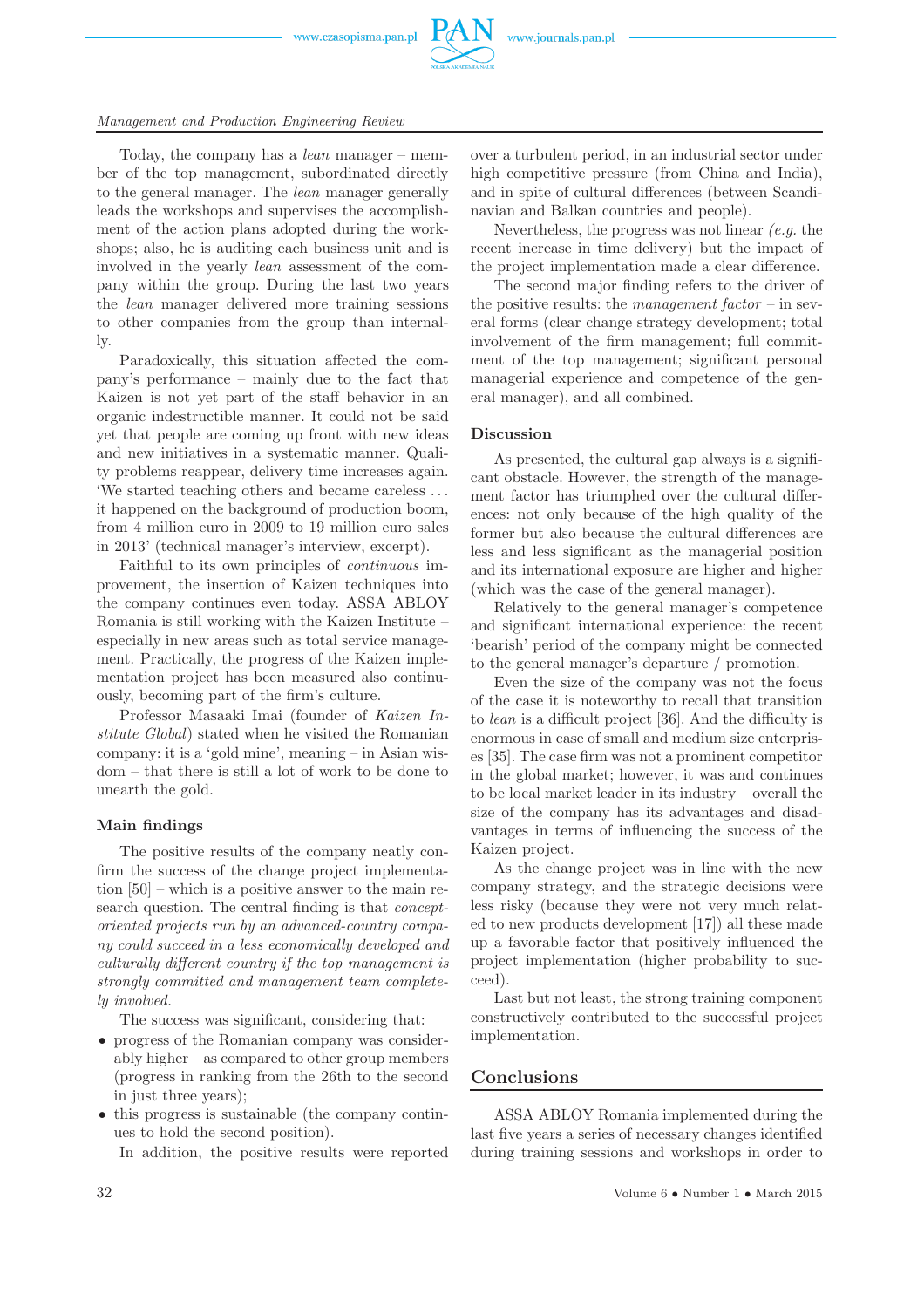achieve lasting improvement. Even if not completely, the cultural change took place.

At this moment the company is in the position of preserving the gains and then repeating the improvement cycle on another process internally or extends lean implementation beyond internal boundaries to the processes of suppliers up the supply chain and, potentially, customers down the supply chain.

The experience developed at ASSA ABLOY Romania is encouraging. Despite several drawbacks, the company successfully managed to overcome the difficult periods (do not forget that Kaizen project started under terrible pressure: the company was already in the red zone – under the threat of closure), and implemented a significant change project.

As demonstrated during implementation of this Kaizen project, there is no doubt that understanding the *lean thinking* principles and adoption of the *5S* technique are useful in order to be able to construct a value stream map of all process steps and of the associated value that is added. The analysis of the value stream map helps to eliminate non-valueadding activities.

Deploying *lean thinking* often starts and is maintained through Kaizen events. A Kaizen event may take between two days and one week and is focused on creating significant improvement in performance (quality, speed, and cost) in one particular area of operations. An important point in understanding lean implementation is that deploying lean thinking may sound simple; in reality, it is very challenging. It is not a decision to be made easily; it requires sustained commitment, a change in philosophy and culture along with changes in practices – as well as strong leadership.

A good start is to establish a team of employees to study the process/processes that needs improvement. These employees should come from different functional areas and management levels of the organization to represent all stakeholders involved in the process. It was not exactly the case for the company – mainly due to scarce training in *lean* management of the personnel. Nevertheless, the approach of defining together, as a team, during training sessions and workshops the action plans with deadlines and responsibilities is definitely a sound process. This team should focus on determining what the customer values are. The customer can be internal (the next process) or external to the organization. However, it has to bear in mind that the customer only can specify what is valued in that specific good or service. It is also the customer demand that should be used to pull the flow of work through the process; let the customer signal when work from the process is needed.

## **Lessons learnt, and managerial implications**

This case is meaningful for both company and consultants. Some lessons should be drawn from the Kaizen project's implementation and the implications of specific actions – positive or not – remembered.

Besides the specific *lean*- and *Kaizen*-related concepts, there was a number of lessons learnt related to project management and project lifecycle – specifically in the design and implementation stages (how to optimize the design cost against its duration by stage-gate approach and methodologies; how to shorten time-to-market by concurrent engineering).

The most important lesson is for strategy makers and top managers: the projects must be developed in line with the company strategy. In order to succeed, several factors should be considered (as size of the company and its profile, technology, level of innovation, and *project management quality*) – in certain order; this order might change, depending on other factors like cultural context, economic environment, and industry.

Regardless the project, the quality of the project management is crucial – both as professional individuals and management team.

Besides its obvious advantages, this study has some limitations as well: the singularity of the case has limited value as it does not allow general statements yet. However, the promising results are in line with other recent studies; they open generous avenues for further research – by extensions, inside and outside industry, in many directions (as company size, types of projects and industries, across countries and cultures).

*The opinions presented in this work belong to the author entirely and do not imply or engage any institution he is affiliated to, in any way.*

*The author thanks to Dorin Dragulin, technical manager at ASSA ABLOY Romania, for the support provided while running the study and developing this paper.*

#### **References**

- [1] Lock D., *Project Management* (Ninth edition), Gower, 2007.
- [2] Maylor H., *Project Management* (4th edition), Harlow, England: Financial Times Prentice Hall, Pearson Education Limited, 2010.
- [3] Kerzner H.R., *Project Management. A Systems Approach to Planning, Scheduling, and Controlling*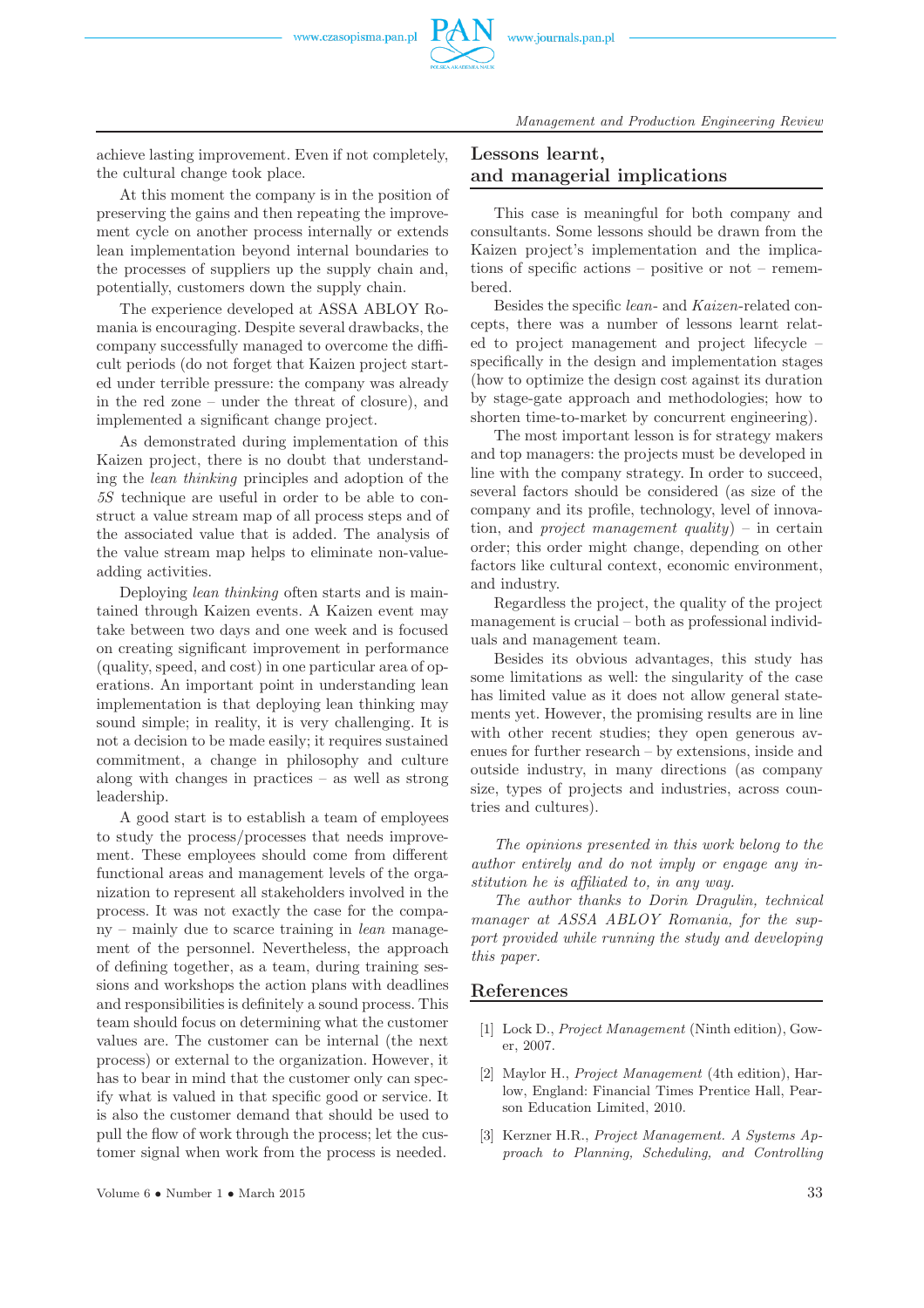*Management and Production Engineering Review*

(Eleventh edition), Hoboken, NJ: John Wiley & Sons, 2013.

- [4] Kerzner H.R., *Project Management. Case Studies* (Fourth edition), Hoboken, NJ: John Wiley & Sons, 2013.
- [5] Larson E.W., Gray C.F., *Project Management. The Managerial Process* (Fifth edition), New York, NY: McGraw-Hill/Irwin, 2011.
- [6] Shenhar A.J., Dvir D., *Reinventing Project Management. The Diamond Approach to Successful Growth and Innovation*, Boston, MA: Harvard Business Press, 2007.
- [7] PMI, *A Guide to the Project Management Body of Knowledge*, (PMBOK®, Guide) (Fourth edition), Project Management Institute, Inc. USA, 2008.
- [8] Scarlat C., *Managementul proiectelor* [in Romanian], Project Management, Bucharest: Printech, 2006, reprinted 2013.
- [9] Bentley C., *PRINCE 2 A Practical Handbook* (Second edition), Elsevier, 2005.
- [10] Quintana V., Rivest L., Pellerin R., Venne F., Kheddouci F., *Will Model-based Definition replace engineering drawings throughout the product lifecycle? A global perspective from aerospace industry*, Computers in Industry, 61, 5, 497–508, June 2010.
- [11] Duda J., Pobożniak J., *Concurrent development of products, processes and manufacturing systems in PLM environment*, Management and Production Engineering Review, 2, 2, 4–15, June 2011.
- [12] Chlebus E., *Collaborative engineering in products development and manufacturing*, Management and Production Engineering Review, 1, 2, 64–71, July 2010.
- [13] Jakubowski J., *Vertical versus horizontal approach to product development in virtual computer integrated engineering systems*, Management and Production Engineering Review, 1, 4, 100–107, December 2010.
- [14] Kopera S., *Evaluation of socio-organizational environment of ERP projects*, Management and Production Engineering Review, 3, 1, 24–30, March 2012.
- [15] Spałek S., Zdonek D., *The issues connected with carrying out research on project management using a web-based survey approach*, Management and Production Engineering Review, 2, 1, 40–46, March 2011.
- [16] Korpivaara V., Elfvengren K., Kässi T., *Improving project manufacturing coordination*, Management and Production Engineering Review, 5, 3, 33– 41, September 2014.
- [17] Marmier F., Filipas Deniaud I., Gourc D., *Strategic decision-making in NPD projects according to risk: Application to satellites design projects*, Computers in Industry, 65, 8, 1107–1114, October 2014.
- [18] Knosala R., Łapuńka I., *Methodology of project management including disruptions*, Management and Production Engineering Review, 1, 3, 19–29, September 2010.
- [19] Kosiński W.K., Kosiński W., Kościeński K., *Ordered fuzzy numbers approach to an investment project evaluation*, Management and Production Engineering Review, 4, 2, 50–62, June 2013.
- [20] Relich M., *A decision support system for alternate project choice based on fuzzy neural networks*, Management and Production Engineering Review, 1, 4, 46–54, December 2010.
- [21] Jenkins S., Forbes S., Durrani T.S., Banerjee S.K., *Managing the product development process – Part I: an assessment; Part II: case studies*, International Journal of Technology Management, 13, 4, 359–378, 1997 (I), 379–394 (II).
- [22] Cooper R.G., *What's Next? After Stage-Gate. Progressive companies are developing a new generation of idea-to-launch processes*, Research-Technology Management (RTM) Journal, 57, 1, 20– 31, January–February 2014.
- [23] Kusiak A., *Concurrent Engineering: Automation, Tools and Techniques*, New York: John Wiley & Sons, Inc., 1993.
- [24] Ma Y., Chen G., Thimm G., *Paradigm Shift: Unified and Associative Feature-based Concurrent Engineering and Collaborative Engineering*, Journal of Intelligent Manufacturing, 19, 6, December 2008, Special Issue on Advanced Technologies for Collaborative Manufacturing (Guest Editors: Lihui Wang and Andrew Y.C. Nee), pp. 625–641.
- [25] Quan W., Jianmin H., *A Study on Collaborative Mechanism for Product Design in Distributed Concurrent Engineering*, Proceedings of the 7th International Conference on Computer-Aided Industrial Design and Conceptual Design – CAIDCD '06, 17–19 November 2006, Hangzhou, pp. 1–5, IEEE *Xplore* digital library, DOI: 10.1109/CAID-CD.2006.329445.
- [26] Bader M., Bode A., Bungartz H.-J., Gerndt M., Joubert G.R., Peters F. [Eds.], *Parallel Computing: Accelerating Computational Science and Engineering (CSE)*, Advances in Parallel Computing, 25, March 2014.
- [27] Andersson R., Manfredsson P., Hilletofth P., *Lean Six Sigma Strategy: A case study from Sweden*, Proceeding of the International Conference on Technology Innovation and Industrial Management – TIIM, Seoul, South Korea, 2014, pp. 141–154.